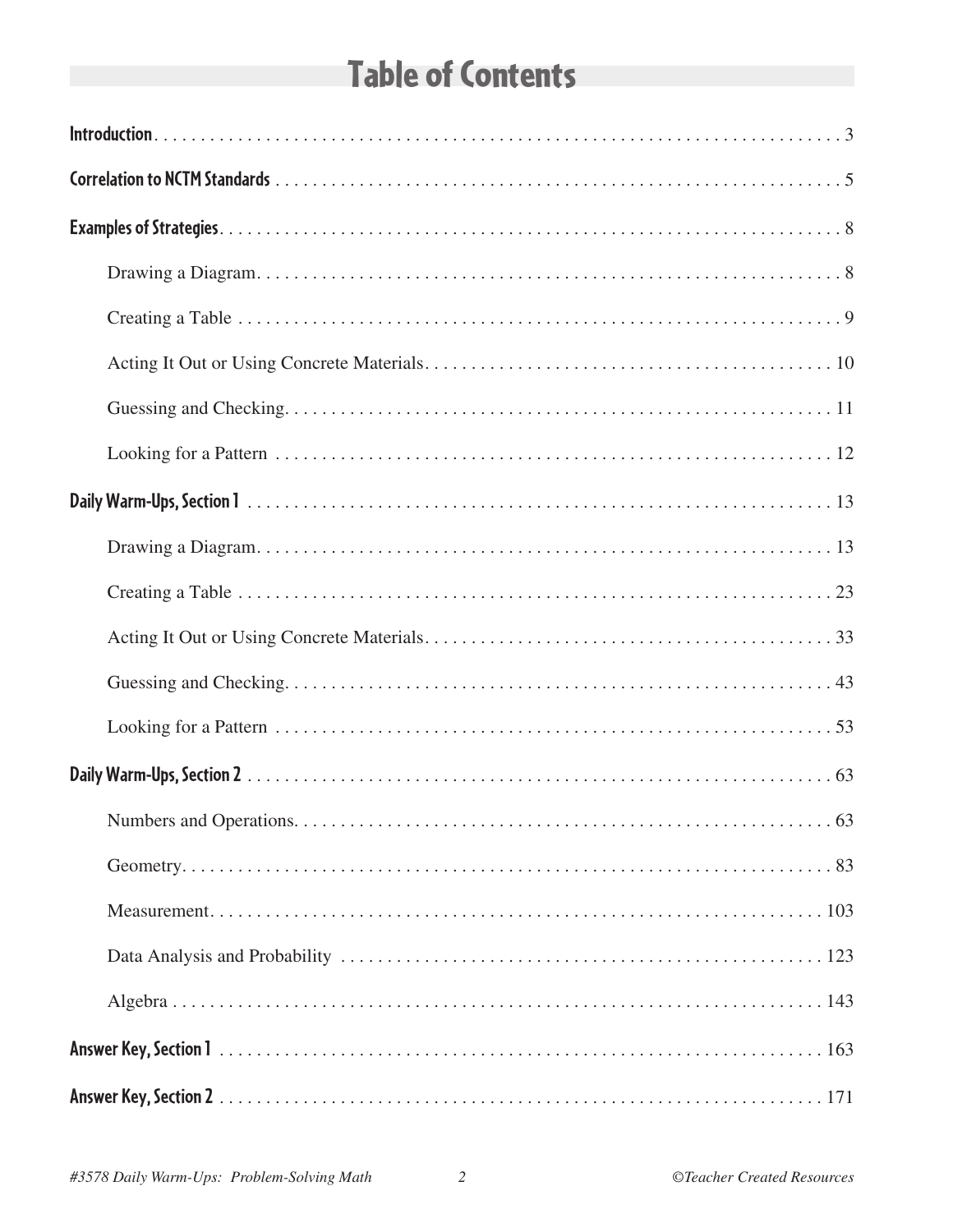

# What's the Problem?

The Whizzer Wheel at the amusement park has 12 cars. It holds 8 people in each car. However, Jeremy noticed that 5 out of 8 seats in each car were empty.

**How many seats were empty?** 

**How many seats were occupied?** 

**Complete the table below to answer the questions.**

## **REMINDER**

Creating a table helps you organize the information.

## Follow these steps:

- 1. Work in order and list all combinations.
- 2. Keep one item the same while others change.
- 3. Fill in any gaps.
- 4. Record the solution so it is easy to understand.

# Work It Out

| Car     | <b>Empty Seats</b> | <b>Occupied Seats</b> |
|---------|--------------------|-----------------------|
| 1st car | 5                  |                       |
|         |                    |                       |
|         |                    |                       |
|         |                    |                       |
|         |                    |                       |
|         |                    |                       |
|         |                    |                       |
| Total   |                    |                       |

# How I Solved the Problem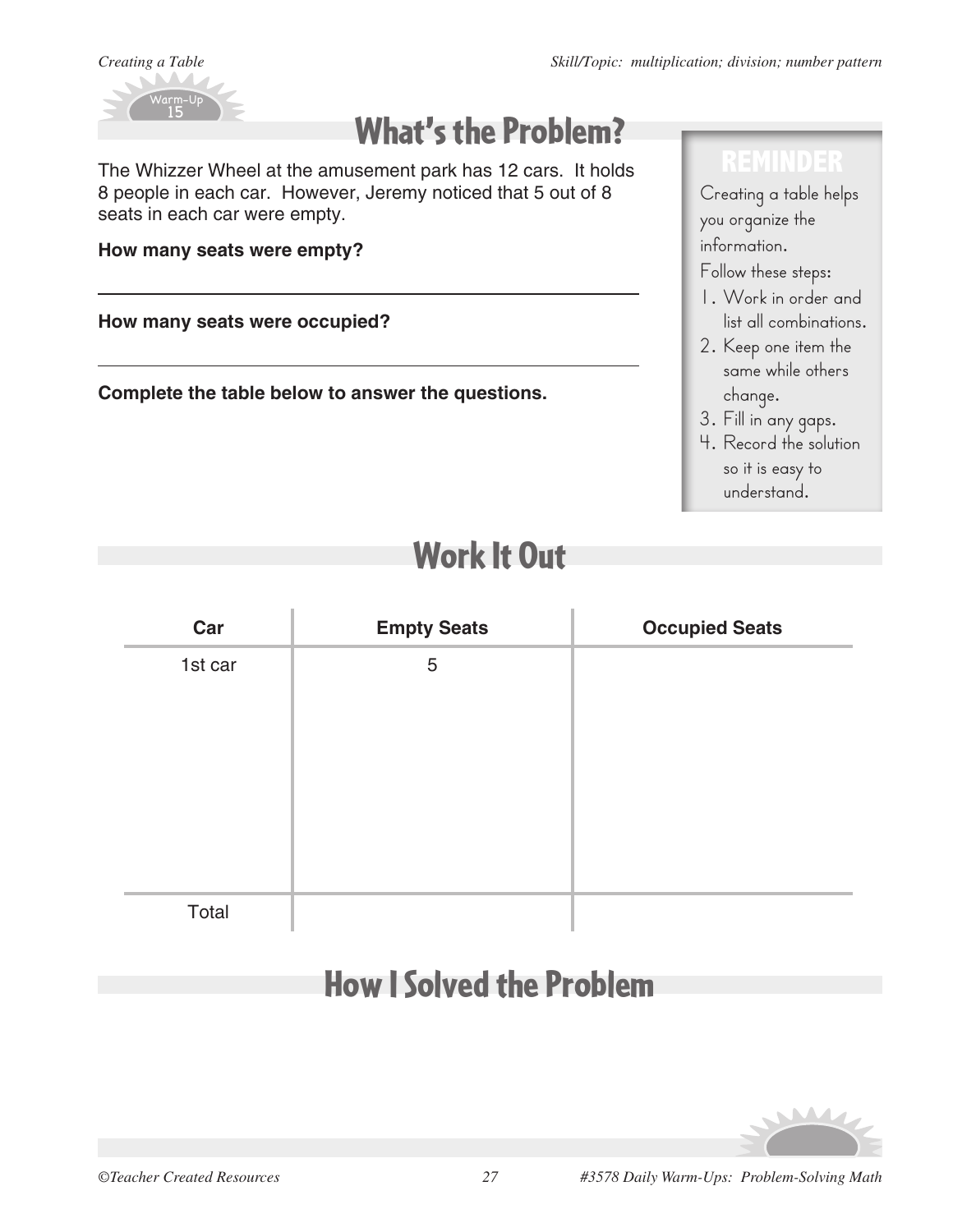*Numbers and Operations: addition; multiplication; division; average*

### What's the Problem? 61

 $-Up$ 

 $\sqrt{2}$ 

 $\mathcal{C}$ 

James played 5 basketball games for his local team. He made 11 shots worth 3 points, 27 shots worth 2 points each, and made 13 foul shots worth 1 point each.

## **How many points did he score over the five games?**

Work It Out

#### Warm-Up What's the Problem? 62

James wanted to compute his scoring average over 9 games. He scored these points in his 9 games: 23 points, 10 points, 12 points, 14 points, 6 points, 20 points, 10 points, 17 points, and 5 points.

## **What was his average number of points per game?**

## Work It Out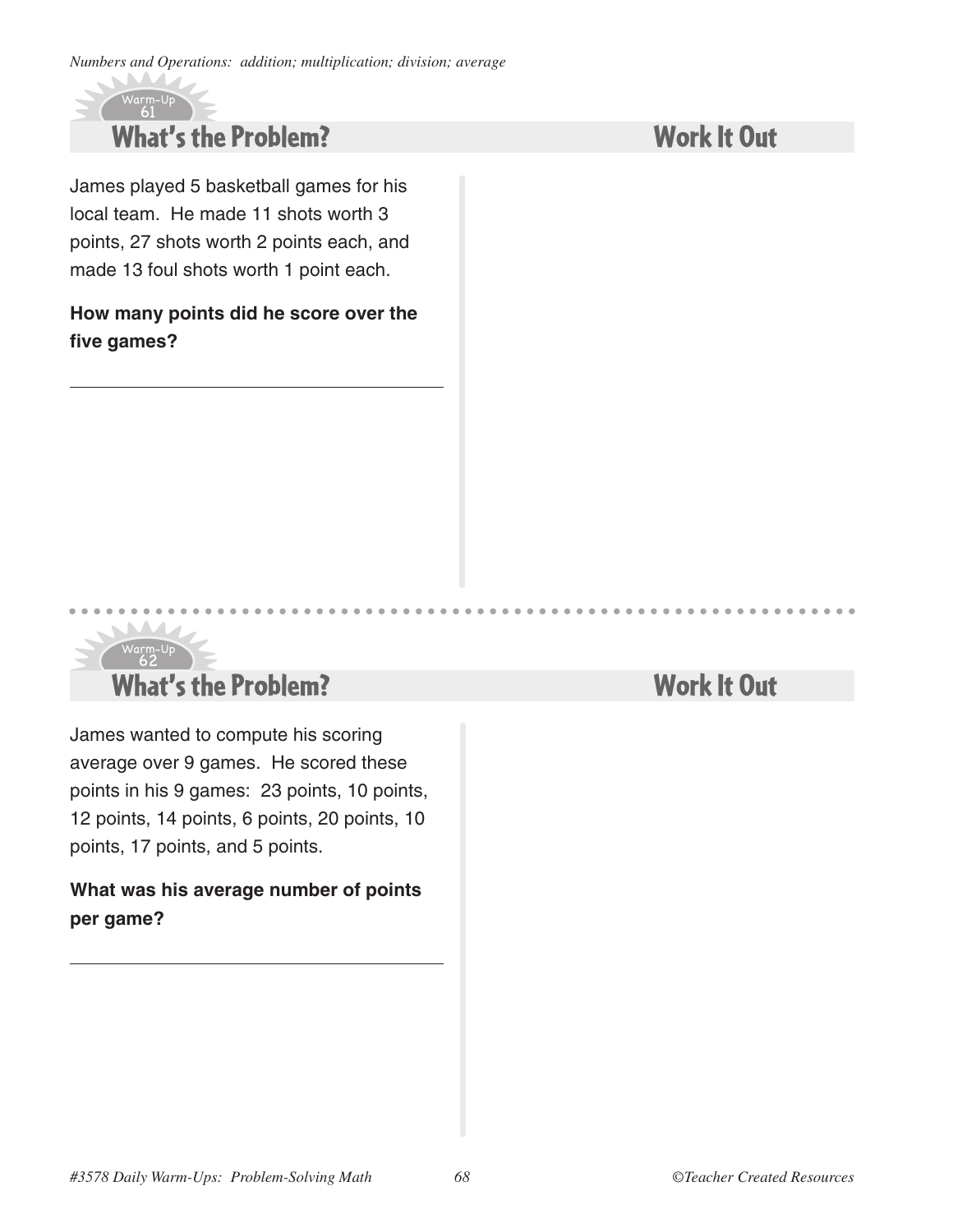Warm-Up

A

### What's the Problem? 91

George lives in an unusual house. There are no right angles on the outside of the house. There are 3 sides to the house. Two of the sides are the same length.

**Which picture could be an outline of his house? (Circle the letter next to the correct answer.)**



### What's the Problem? 92

Donna's family just moved into a house that has 5 equal sides.

**What is the name of the shape of her house? (Circle the letter next to the correct answer.)**

**A. square**

Warm-Up

- **B. regular pentagon**
- **C. equilateral triangle**
- **D. hexagon**

## Work It Out

## Work It Out